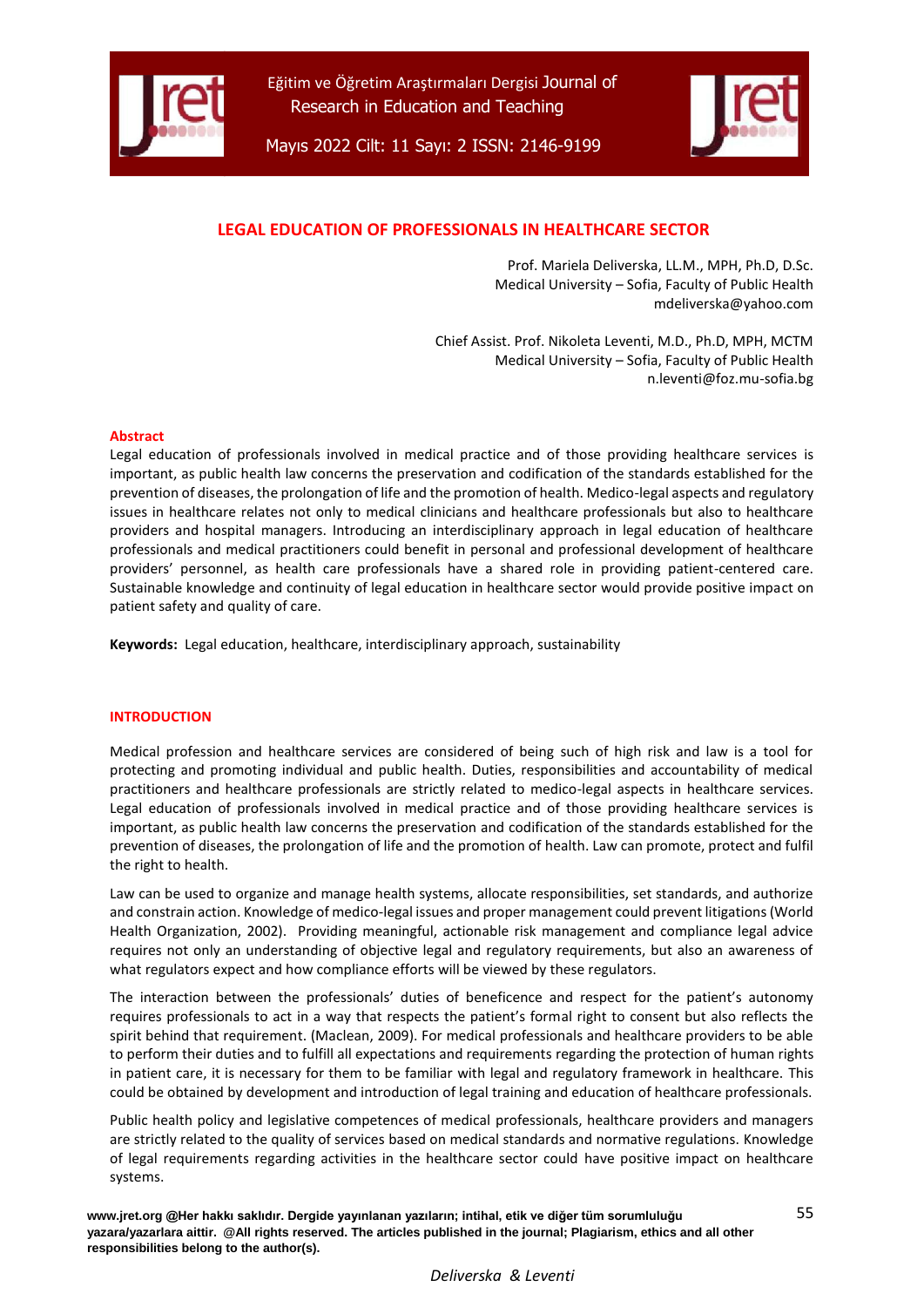

Mayıs 2022 Cilt: 11 Sayı: 2 ISSN: 2146-9199



### **IMPORTANCE ON MEDICO-LEGAL EDUCATION**

Medico-legal aspects in healthcare have wide scope and reflects not only national legal framework but also norms and regulations of regional and international importance. The various forms of cross-border care are legally based on different frameworks. In general, cross-border health care can be defined broadly to include every transaction which implies either a patient, or a service, or a provider to move across national boundaries.

Access to healthcare on international, regional and national level, as well as protecting the human right to health in multinational environment could be facilitated based on the introduction and proper implementation of medico legal education. Medico legal aspects in providing healthcare services have major impact on the quality and equity of access to healthcare. Main focus point and major issues addressing the specific medico legal education refers not only to the mechanisms for overcoming barriers in access to healthcare services but also providing solutions within the legal regulatory framework to protecting the right to health and human right of patients, the population and vulnerable groups. The right to health applies under specific conditions to specific social groups of the population, such as people with disabilities, underaged patients, elderly people, as at the same time according to international legal regulation States have special obligations towards the right to health. Taking into consideration these specific characteristics of the right to health it is specifically important healthcare providers and healthcare managers, as well as state holders and decisionmakers to be familiar with human rights issues and especially legal issues in healthcare.

According to the European Union Charter of Fundamental Rights everyone has the right of access to preventive health care and the right to benefit from medical treatment under the conditions established by national laws and practices. This is why national and international legal regulatory framework issues need to be implemented in educational courses and curriculum at medical universities and public health schools. Education on human rights in public health, legal aspects on health risk assessment and practical case law has to be in the focus of medico-legal courses. Evidence on the importance of medico-legal education provides the fact that high level of human health protection shall be ensured in the definition and implementation of all policies and activities.

Specific education related to the right to health in regards to providing healthcare services could ensure equality and non-discrimination practices as in that regard examples of unequal treatment and human rights violations could be limited. Fundamental human rights principals in healthcare could be better ensured, as introducing legal education in healthcare sector could provide wider consideration and protection of the right to the highest attainable standards of health.

The right to health, which is main topic at medico legal educational curriculum, has been addressed in various ways by international and regional human rights instruments. This has to be taken into consideration, due to the fact that some legal instruments are general applicable while others address human rights of specific groups. Some groups of individuals such as children of people with disabilities could face specific treatment in relation to accessing the right to health. Considering health as a human right requires specific attention to different individuals and groups, as facing specific health issues and particular forms of treatment.

Children sometimes face specific health challenges related to the stage of their physical and mental development and these factors need to be taken into consideration when adopting and implementing legal curriculum in healthcare education. The Convention on the Rights of the children, as international legally binding act requires States to ensure access to essential health services for the child and for his/her family. In order for assuring that this legal requirement would be easily ensured, health professionals need to undergo specific training and educational courses on legal aspects of providing healthcare services.

In relation to providing healthcare services and medical treatment to persons with disabilities, especial attention needs to be provided to the aspect of obtaining free and informed consent especially when providing healthcare to persons with psychological or intellectual disabilities. In accordance to exercising the right to health of such vulnerable group of patients, healthcare providers need to take education on specific legal aspects related to requirements and obligations when providing healthcare services so to be able to protect and ensure that patients will obtain the full and equal access to all range of medical and healthcare services. This is especially important as according to legal requirements States must require health professionals to provide care of the same quality to persons with disabilities as to others, including on the basis of free and informed consent. (Office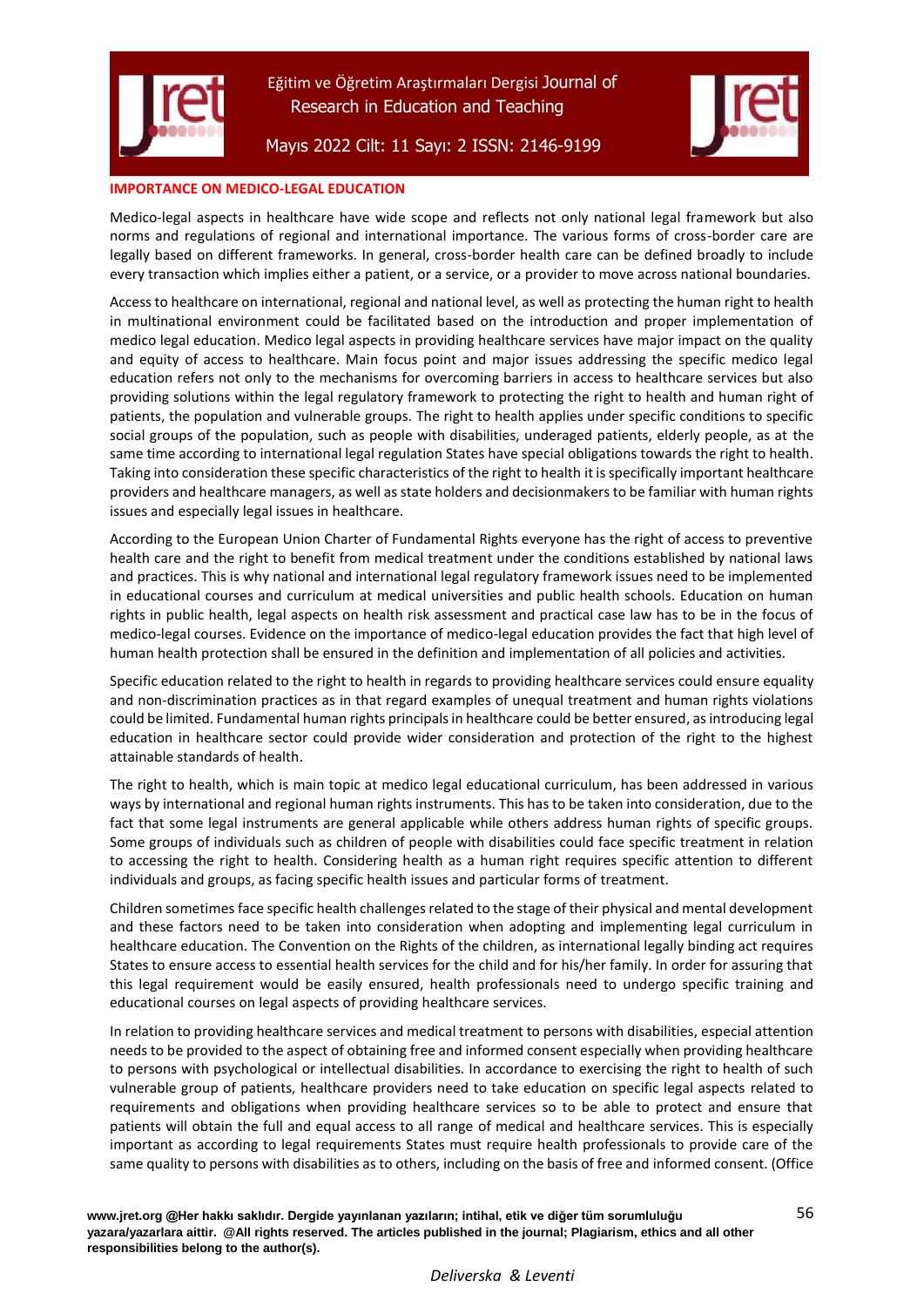



## Mayıs 2022 Cilt: 11 Sayı: 2 ISSN: 2146-9199

of the United Nations Higher Commissioner for Human Rights, World Health Organization - The right to health Fact sheet No. 31)

### **MEDICO-LEGAL ASPECTS IN HEALTHCARE**

Medico-legal aspects and regulatory issues in healthcare relates not only to medical clinicians and healthcare professionals but also to healthcare providers and hospital managers. The clinical aspect of providing healthcare services focuses on patients' care, as the hospital management is concerned with the non-medical responsibilities of general management, coordination and smooth running of all services provided by the entire staff of the hospital or healthcare center. Having knowledge of legal regulations, relevant regulatory framework and standards is directly related to patients' safety and freedom of exercising medical and healthcare professional duties in everyday practice.

Law and policy programmes in healthcare are of significant importance as they are linked to mechanisms for improving cooperation with institutions and organizations acting for facilitating and support health promotion activities, information initiatives, educational practices and training in obtaining public health competences. Public health actions in the field of education and training of healthcare professionals and medical specialist have to be based on intersectional and multidisciplinary approaches to health promotion, prevention, solution and recovery form negative impact of public health threats.

Public health law issues related to legal powers and duties of the State to assure the conditions for the population to be healthy is an important focus point in the process of establishing medico-legal knowledge competences in healthcare sector. Public health functions provide solid basis for the establishment and the development of public health legislation and regulatory framework, as public health law has a dynamic nature. Health law is intended to create an environment in which the promotion of health goes hand in hand with the protection of individual rights and the general principles of equity and justice. (World Health Organization, 2011)

Differences in legal and public health systems, could result to variety on the approach to establishment of coordinative mechanisms for providing and assure all essential public health functions. Despite of the differences in achieving main results, all healthcare systems have to accomplish improvement in enhancement of quality assurance and power to deal with public health risks.

Medico-legal aspects in healthcare is a dynamic phenomenon, as they change and evaluate according to the development of the society and the evolution of peoples' needs. As new technological solutions, artificial intelligence and modern technologies intervene in medical practice and healthcare, legal framework medicolegal educational curriculum has to provide adequate knowledge and competences. The application of information and communications technologies (ICT) covers whole range of functions that affect health (European Parliament and Council Directive 2011). Synergies across various policy areas allow health issues to be tackled in their wider context.

In this direction the European Parliament initiated the adoption of the Data Governance Act (DGA) on the 6-th of April 2022. DGA target is to become law after being adopted by the Council of the EU, and be part of the European Data Strategy. It will allow both the reuse, but also sharing of data, including the specifics of trade secrets, and intellectual property rights, and also personal data. It will contribute to the collaboration between sectors and EU countries, based on mutual trust across participants, and data intermediaries. This will provide strong evidences of ensuring the safety of the respective rights (European Commission and European Parliament, online).

ICT technologies in healthcare bring new perspectives to the delivery of medical and health services. They support the provision of high-quality health care and allows the performance of more accurate diagnosis and treatment. It also contributes more effective treatment of patients by healthcare professionals. Medico legal aspects in that regard focus on aspects related to development and implementation of technologies, as mobile applications promote healthy lifestyles, resulting in a stronger personalization, including individual therapy. Mobile health technologies serve more as a tool to support healthcare management and delivery of services, as it has the potential to play a key role in improving people's lives. Based on that, it is of particular crucial to ensure the safety and security of patients when using technologies that provide access to mobile healthcare.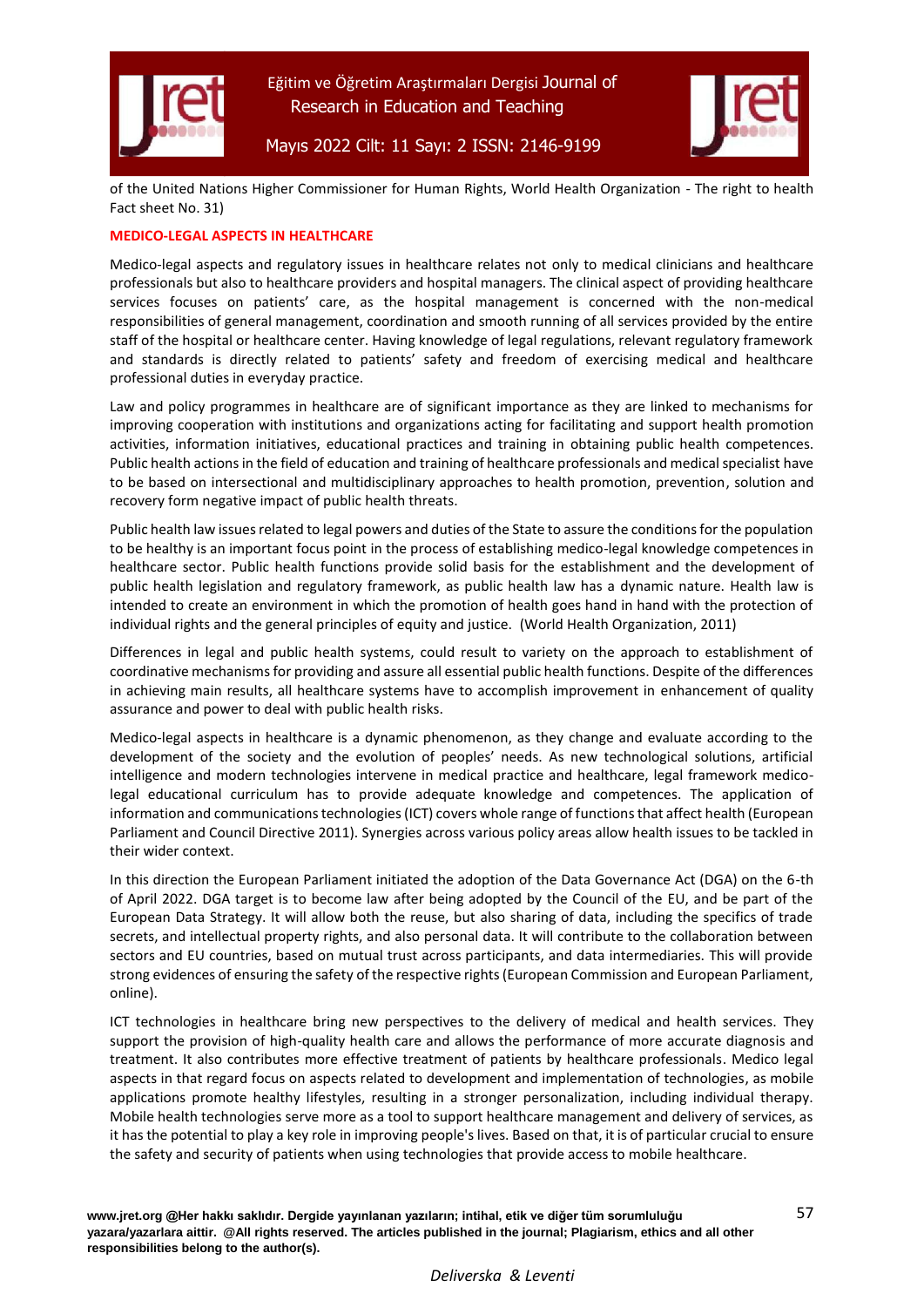

Such new trends have brought up important issues to be focused on in health policy, issues where healthcare providers and stakeholders need to have relevant knowledge and competences so they can adequately be involved in cooperation and implementation actions as new trend activities require management of processes related to e-health, cross-border healthcare, health-technology assessment related to societal changes and demographic transition processes.

### **LEGAL TOPICS IN MEDICAL CURRICULUM**

Introducing legal courses and teaching curriculum in medical higher education institutions is especially important as various legal issues are being faced by professionals working in healthcare sector. Legal aspects in healthcare have multidimensional perspective as they relate to complex issues such as applying legal principals, regulating healthcare profession, clinical negligence, patient's rights, reproductive rights, regulation on medical products and devices, palliative care, etc.

Legal principles relevant to healthcare include, but are not limited to: Principle of beneficence, Non-maleficence, Autonomy, Informed consent, Confidentiality and Justice. All health practitioners have a duty of confidentiality that arises from the nature of the information provided in the course of the therapeutic relationship with the patient. A patient is entitled to expect that information discussed during a consultation will not be shared with other parties without their explicit permission. The exemptions to the duty to maintain confidentiality are both legal and ethical. Often legal issues and regulatory framework results to ethical complications in healthcare practice. This requires special approach to medico-ethical aspects and frequently the legal educational courses include theoretical and practical topics on ethical considerations.

Privacy and confidentiality principles and concepts included in medico-legal curriculum as these principles are directly addressed to avoiding patients harm and negative effect on healthcare stuff and organizations. The importance of these principles. Providing equality in healthcare and avoiding discrimination practices are also important topics in the focus of medico-legal educational courses. Inequality in access to healthcare could result to violation of the right to timely access to affordable, preventive and curative care of good quality. It provides disturbance in the rule of law, as the rule of law is critical to the capacity of governments and health care managers to respond to emergencies, to lay the groundwork for recovery, and to help communities build resilience against future shocks and emergencies (United Nations, International Development Law Organization, Statement on a rule of law-based response to the COVID-19 pandemic, 2020). Assessment of risks related to medical practice activities also directly relate to the rule of law. The rule of law is a durable system of laws, institutions, norms, and community commitment that delivers accountability of both government and private actors, just laws that protect fundamental rights, open government, and accessible justice. It should be noted that the lack of explicit legal framework in regard of the organization of some registers brings a lack of clarity on the way of keeping the registers and the data storage therein (Neykova, M., 2018).

The rule of law refers to a principle of governance in which all persons, institutions and entities, public and private, including the State itself, are accountable to laws that are publicly promulgated, equally enforced and independently adjudicated, and which are consistent with international human rights norms and standards. Protection of public order is an essential condition for protection of national security (Neykova M., 2018).

In healthcare sector, the rule of law principles requires adequate measures to ensure adherence to the principles of supremacy of law, equality before the law, accountability to the law, fairness in the application of the law, participation in decision-making, legal certainty, and procedural and legal transparency.

In times of health emergencies and public health risks national authorities, governments and institutions need to cooperate in strengthening the capacity to respond to public health threats and using legal tools and regulatory mechanisms, based on the rule of law to be able to set triggers for application of emergency powers. Healthcare providers and managers, when specially trained and being familiar with public health law issues and curriculum, could identify some legal issues that may arise from national authorities in the course of responding to public health emergencies. Countries worldwide are required to filly respect for the dignity, human rights and fundamental freedoms of persons and when identifying legal issues and developing operational plans for responding to public health emergencies, medico-legal competences created positive impact on performing key operational or executive roles during public health emergencies. By applying interdisciplinary approach in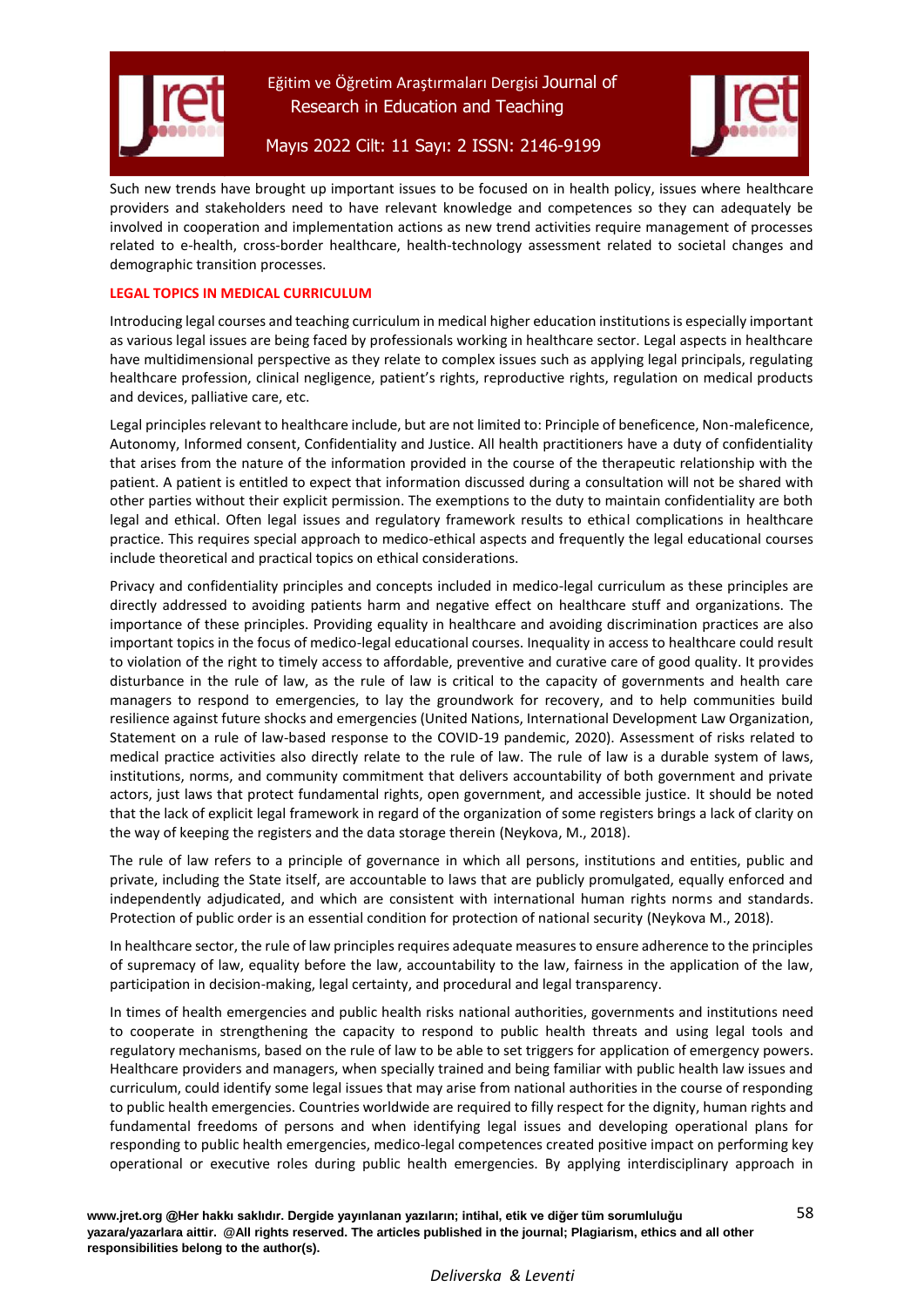



Mayıs 2022 Cilt: 11 Sayı: 2 ISSN: 2146-9199

responding to public health risks and emergencies, health professionals may assist in the provision of emergency assistance and could respond to appointments and duties in legal and liable manner.

Health security issues related to competences regarding preparedness and response of healthcare professionals, medical doctors and healthcare service providers to health risks assessment and evaluation is an important topic addressing legal aspects of public health risks. There is need for risk assessment in events and threats from public health perspective, as infectious diseases, long term chronical conditions and communicable diseases could affect long term effectivity of healthcare systems. From the perspective of prevention and control of threats from communicable diseases, at European Union level there has been adopted legislation and regulatory mechanisms for providing basis for epidemiological surveillance and coordination of responses.

Introducing an interdisciplinary approach in legal education of healthcare professionals and medical practitioners could benefit in personal and professional development of healthcare providers' personnel, as health care professionals have a shared role in providing patient-centered care. An interdisciplinary approach involves professionals from different disciplines working collaboratively, with a common purpose, to set goals, make decisions and share resources and responsibilities (Department of Human Services 2008). Well-integrated and coordinated care that is based on the needs of the patient can contribute to reducing delays to provision of care and high quality of healthcare services.

### **HUMAN RIGHTS IN PATIENT CARE**

Patient care and public health are two complementary and interrelated approaches for promoting and protecting health (Peled-Raz, 2017). The right to health, like all human rights, imposes three layers of obligations on states: the responsibility to respect – to refrain from directly interfering with a right; to protect – to prevent third-party interference with the enjoyment of a right; and to fulfil – to take steps to ensure the fullest possible realization of a right. States must respect the right to health by, inter alia, refraining from denying or limiting equal access for all persons and abstaining from enforcing discriminatory practices as a state policy (CESCR, 2000).

Healthcare professionals and medical specialist need to have special education and knowledge on various aspects of human rights in patient care, as currently there is a significant legal practice and case law as well as court rulings on access to medical treatment, patients' rights in healthcare and cross-border patient mobility.

The concept of "human rights in patient care" refers to the application of human rights principles to the context of patient care. The human rights lens provides ground to examine systemic issues and state responsibility. Human rights principles that apply to patient care include both the right to the highest attainable standard of health, which covers both positive and negative guarantees in respect of health, as well as civil and political rights ranging from the patient's right to be free from torture and inhumane treatment to liberty and security of person. Although there is no specific right to health in the European Convention on Human Rights, a wide range of issues relating to health have been dealt with by the European court. The court's case-law requires states to safeguard people's mental and physical well-being in many different circumstances.

Apart from special training courses and educational curriculum on legal aspect of healthcare provided for medical doctors, healthcare professionals and management officials, increasing theoretical and practical capability and knowledge on public health issues and regulatory challenges of legal professionals is also requirable.

Issues related to medical liability, technological developments in healthcare, telemedicine and artificial intelligence provide challenges to both legal and healthcare professionals. Technology has been the central component in shaping the contours of legal doctrine in negligence generally and medical liability specifically. Along with improving health, technological advances create opportunities for error in diagnosis and treatment, and those errors may result in severe outcomes.

At European Level, a special programme for Human Rights for Legal Professionals (HELP) has become main educational platform of the Council of Europe for legal professionals and its aim is to train judges, lawyers and prosecutors on human rights standards in Europe. The programme has provided opportunities for improving competences for legal professionals to better protect human rights on a national level and keep up to date with the ever-evolving standards and case law of the European Court of Human Rights.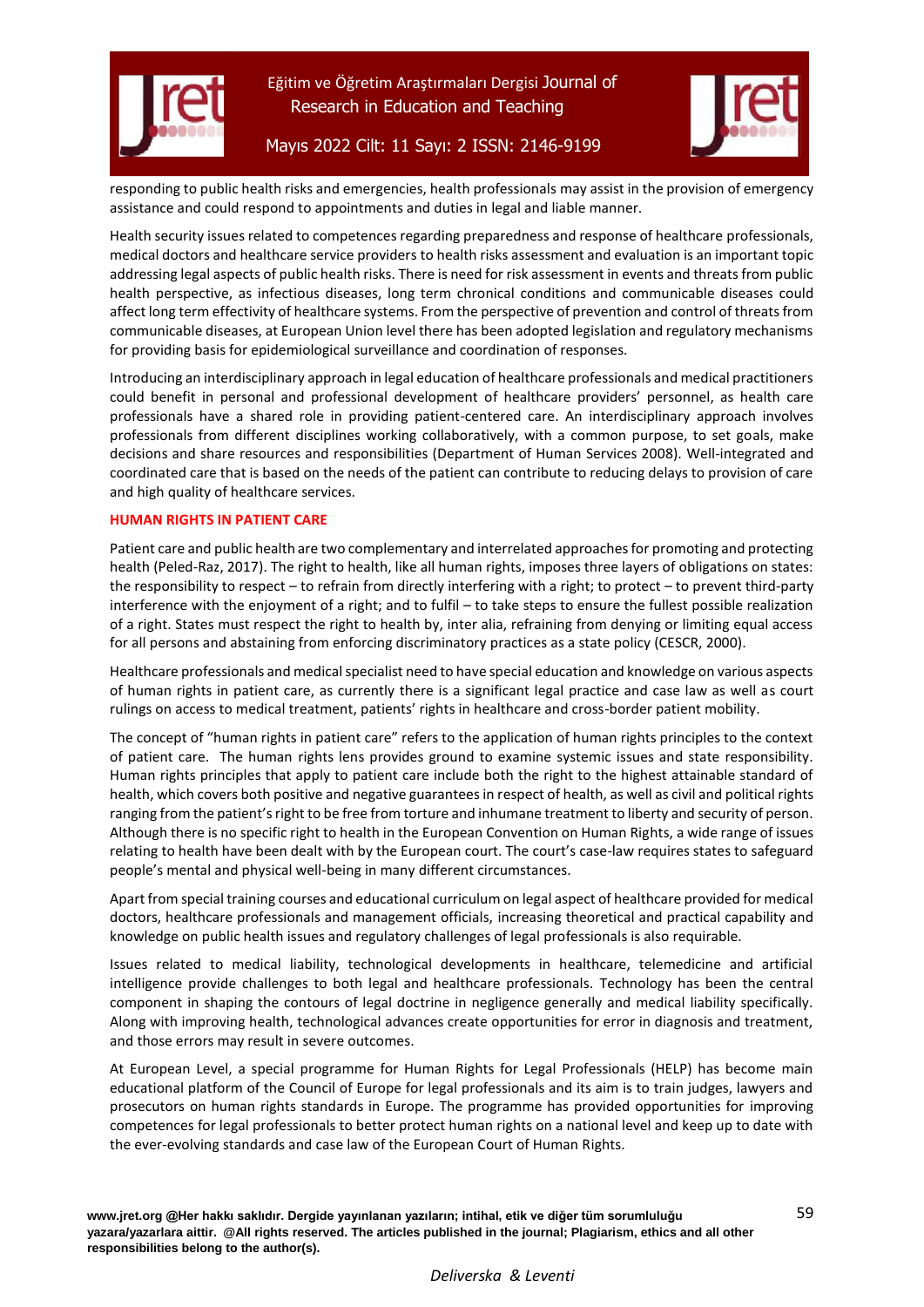



## Mayıs 2022 Cilt: 11 Sayı: 2 ISSN: 2146-9199

In regards to the Right to the Integrity of the Person (Bioethics) the platform offers an educational training course, composed of two parts. The first part presents the right to integrity in general, including the right to private life and the prohibition of torture; the second part will cover the right to integrity in the specific fields of medicine and biology.

Teaching Medical law as part of Bulgarian national educational system includes continuous legal training for all lawyers in Bulgaria. All attorneys must undergo at least four academic hours of training each year, as one academic hour corresponds to 90 minutes. There is no accreditation system for the continuous training of lawyers, as attorneys are free to choose the form and subject matter of the training.

Training obligations can be fulfilled through participation in training activities. The establishment and development of interdisciplinary educational programs where law students can be educated side-by-side with medical students, residents, attending physicians, and other health care providers, as well as social work and public health students, could bring additional added value to the educational and training.

### **CONCLUSION**

Sustainable knowledge and continuity of legal education in healthcare sector would provide positive impact on patient safety and quality of care. Legal education of healthcare professionals would guarantee prevention and limitation of violation of human rights in patient care, would facilitate access to high quality of health care and would have positive results in protection against cross-border health threats, which is a main objective of social protection systems within EU countries and outside the European Union.

Healthcare systems across the world are facing serious challenges especially with public health related threats and pandemic crisis. Countries and healthcare stakeholders need to ensure better preparedness to coordinate effectively against cross-border health threats, as this could be acquired by implementing adequate medico-legal educational resources in healthcare sector as well as educational continuity in medical education system.

Beyond the core of normative framework, creating practical guidance capability, providing theoretical knowledge and implementable competences of healthcare services providers, medical doctors, legal professionals, healthcare managers, governmental and institutional officials may guarantee overcoming and preventing the existence of barriers for access full range of health care and medical services at international, regional and domestic level.

Through the development of advanced education methodology and the introduction of special curriculum programmes addressed to healthcare providers and beneficiaries, there could be resulted the improvement of specialized knowledge on legal aspect and regulatory framework issuesin healthcare sector. Special medico-legal education of healthcare professionals could facilitate and enable easier access to preventive and primary care, may improve the management of healthcare systems and could improve medical treatment and response to emergency situations and public health threats.

Positive impact on the healthcare system in general and better protection of human right and the interest of the society could be achieved as increase in awareness of human rights in patient care issues in result to the establishment and implementation of education tools and special curriculum.

Guarantee of human rights protection and awareness of patient confidentiality rules and regulations, obtained by introducing special courses and providing legal education of healthcare professionals, may result to decrease inequalities in access to healthcare.

Proper health delivery and ability of dealing with complex healthcare issues could benefit not only healthcare providers and the healthcare system management but also could improve the response to specific healthcare challenges related to professional ethics issues, medical liability approach, negligence and malpractice cases resolution. Additional challenges related to addressing multiple discrimination, cases regarding access to healthcare and protecting the right to health, could be resulted to successfully resolutions specificity based on legal education of healthcare professionals.

Specific approach to healthcare used, based on legal education and knowledge introduces in healthcare practice, will definitely result to improvement of access to healthcare services and quality of care. This will be beneficial to everyone regardless the role in which the one is interfering with the healthcare system.

*Deliverska & Leventi*